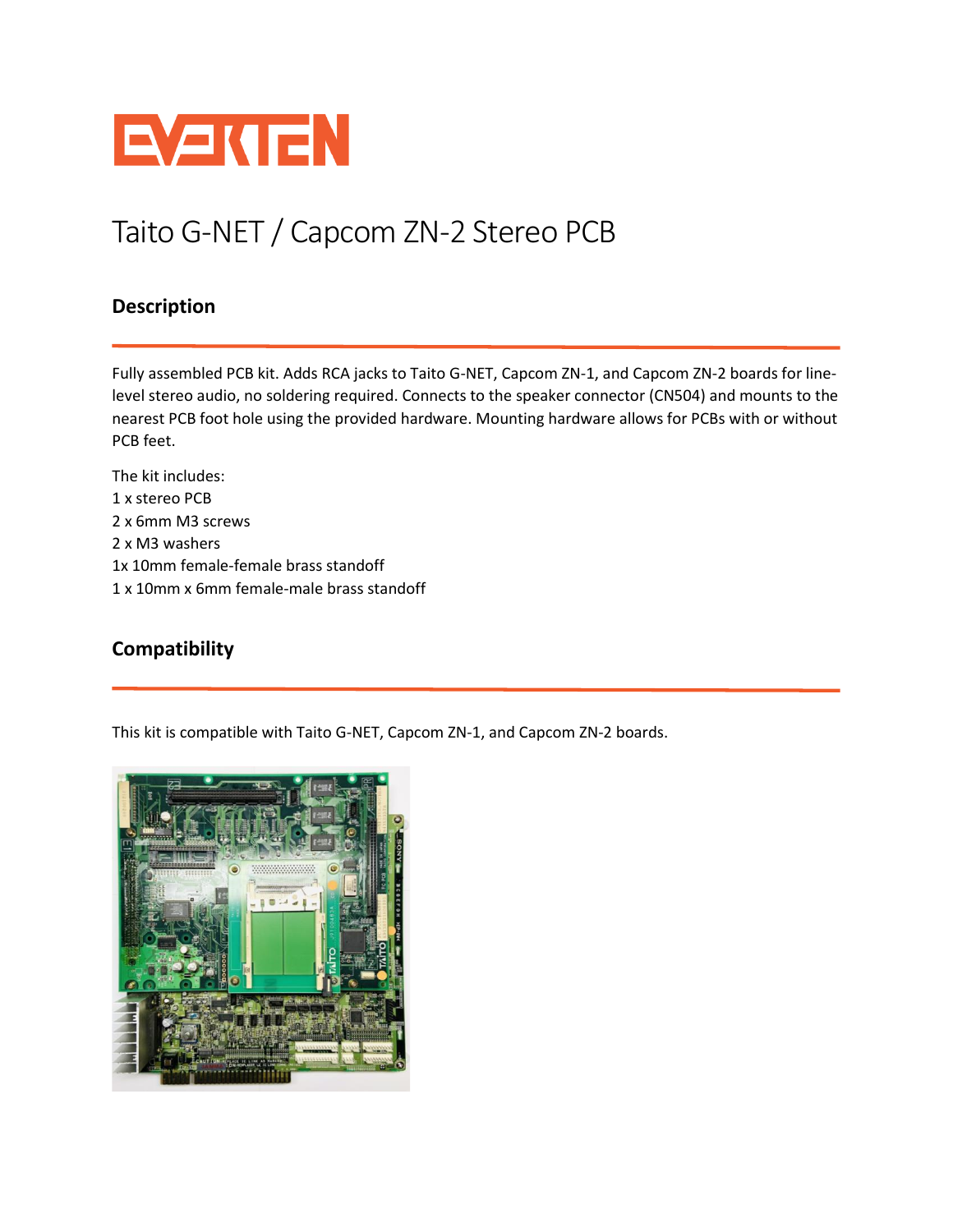## **Installation**

For boards **with** PCB feet:

1. Remove the PCB foot closest to the stereo connector (CN504).



2. Place one of the provided washers on the male threads of the female-male brass standoff. While holding the PCB foot under the mounting hole, firmly screw the standoff into the PCB foot.



3. It is very important the standoff is securely screwed into the PCB foot. The exposed contacts surrounding the mounting hole provide a ground connection to the stereo PCB.

For boards **without** PCB feet:

1. Place one of the washers on one of the screws.